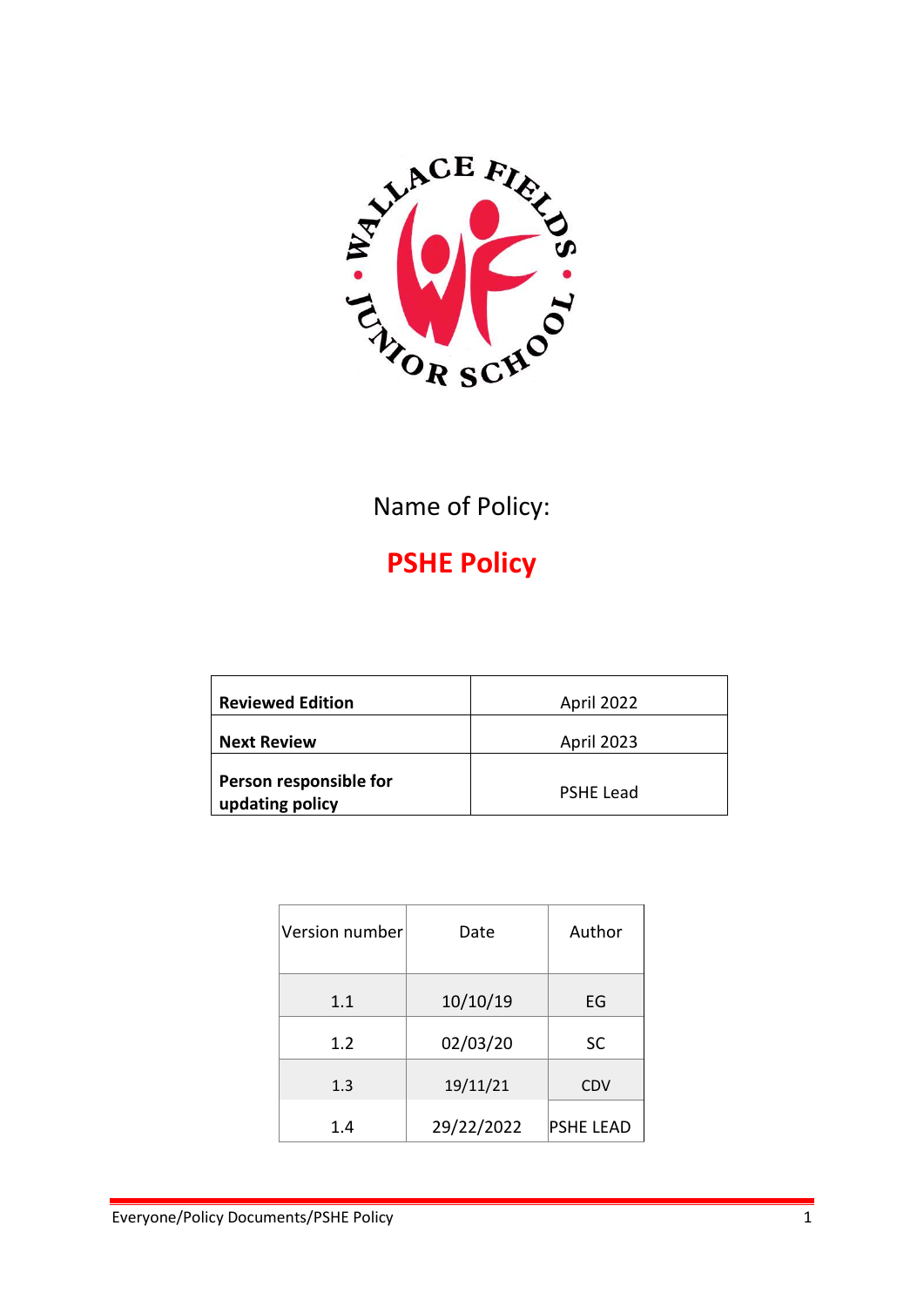# **Contents**

| How does the PSHE curriculum support Healthy Relationships and LGBTQ+ Content? 7 |  |
|----------------------------------------------------------------------------------|--|
|                                                                                  |  |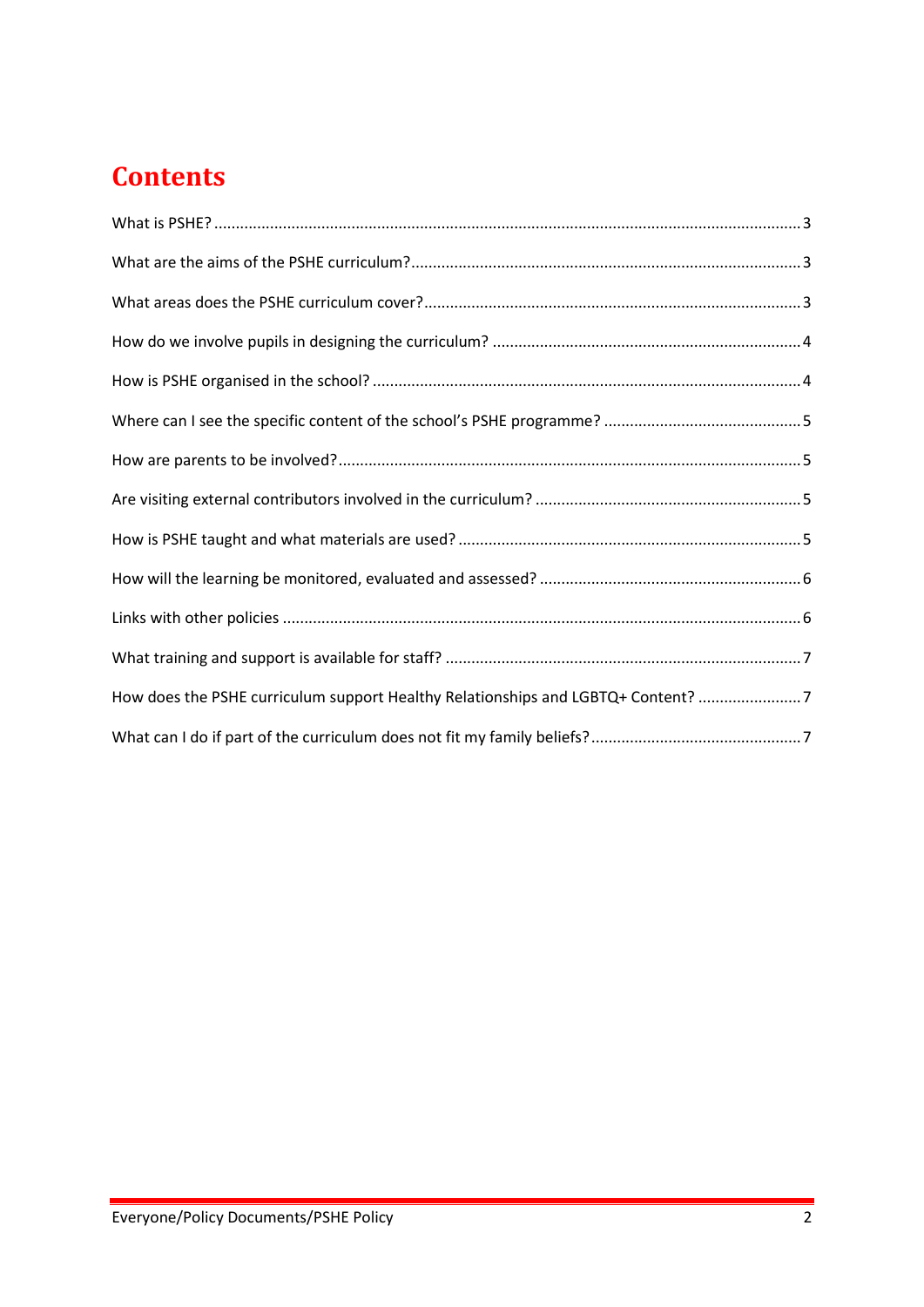#### <span id="page-2-0"></span>**What is PSHE?**

PSHE stands for Physical, Social, Health and Economic Education. In the 21<sup>st</sup> century, it is a crucial curriculum to help all children grow into healthy, moral, understanding, aware and happy citizens of an ever changing and diverse community. Within this curriculum are the statutory (compulsory) Relationships and Sex Education learning strands, which are outlined in the RSE policy for clarity. PSHE is a reactionary subject and we use circle time, hour-long, weekly sessions, assemblies, trips, visitors and wellbeing weeks (3x a year) to teach this curriculum in a meaningful way. We also are proud to reflect in a child-friendly and non-biased way, on the news and current affairs, weekly, to allow children the time to discuss their views and help them discover who they are, and what they believe in.

Our PSHE curriculum has direct links to our school ethos and values and this is that all children BELIEVE. They strive for Brilliance, Enthusiasm, to Learn more, to Inspire and seek inspiration from others, to treat people Equally, to have a Vision for themselves and to ensure that Every pupil in our school matters. We also have a strong commitment to encouraging British Values of Democracy, Rule of Law, Respect and Tolerance, Individual Liberty, however, we do not believe the word 'tolerant' is reflective of our school, so therefore we use 'inclusive and awareness'.

#### <span id="page-2-1"></span>**What are the aims of the PSHE curriculum?**

We aim to provide pupils with the knowledge, understanding, attitudes, values and skills they need in order to reach their potential as happy and healthy (mentally and physically) individuals within the community. Pupils are encouraged to take part in a wide range of activities and experiences across and beyond the curriculum, contributing fully to the life of their school and communities. In doing so they learn to recognise their own worth, work well with others and become increasingly responsible for their own learning. They reflect on their experiences and understand how they are developing personally and socially, tackling many of the spiritual, moral, social and cultural issues that are part of growing up. They learn to understand and respect our common humanity; diversity and differences so that they can go on to form the effective, fulfilling relationships that are an essential part of life and learning. They will also learn to recognise and report harmful behaviours and harmful relationships.

#### <span id="page-2-2"></span>**What areas does the PSHE curriculum cover?**

Our PSHE curriculum supports the development of the skills, attitudes, values and patterns of behaviour, which enable pupils to:

- Know how to resolve situations
- Have a sense of purpose
- Value self and others
- Form relationships
- Make and act on informed decisions
- Communicate effectively
- Work with others
- Respond to challenge
- Be an active partner in their own learning
- Be active citizens within the local community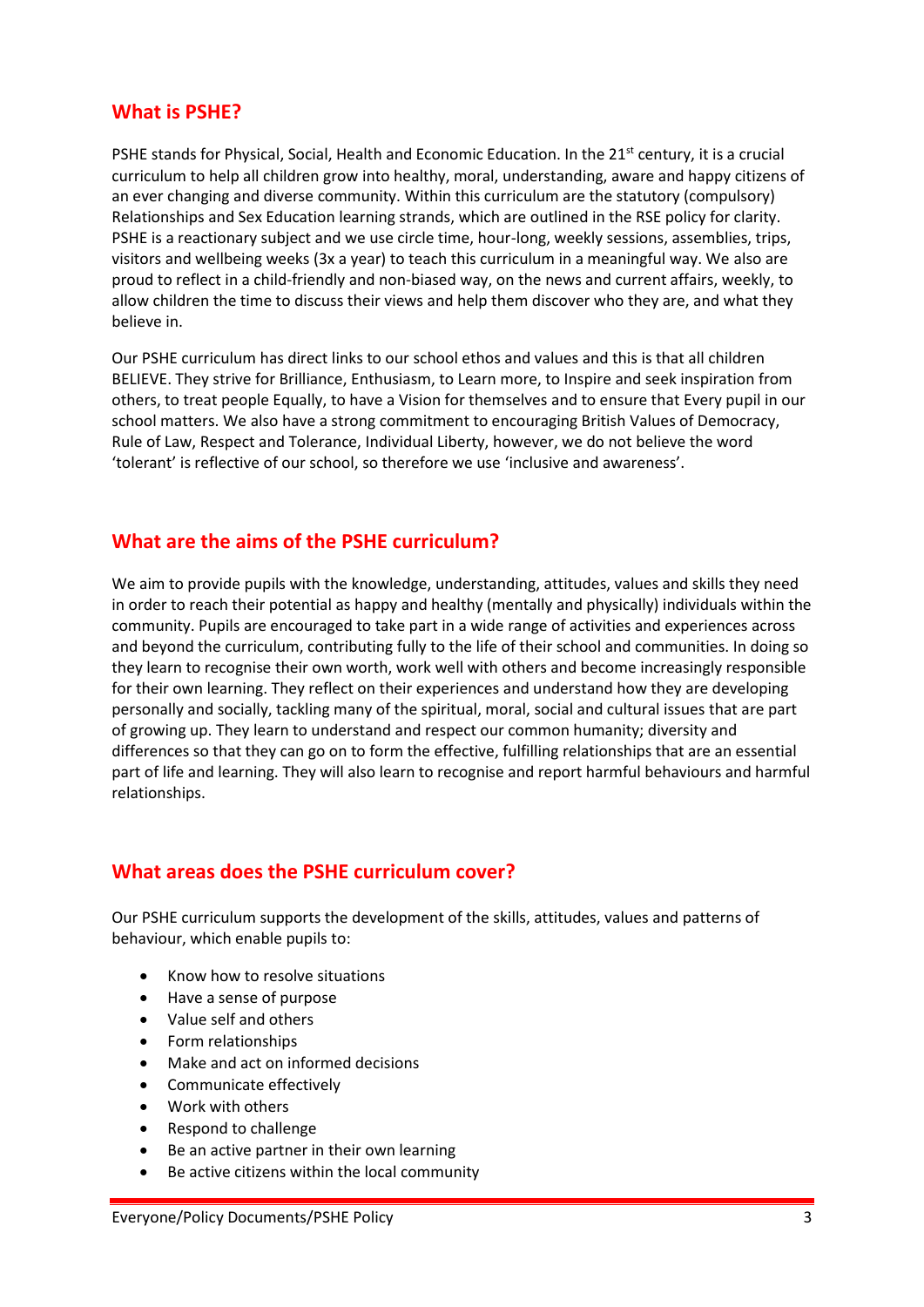- Explore issues related to living in a democratic society
- Become healthy and fulfilled individuals
- Know how to keep their mind healthy
- Understand their role in society
- Understand consequences
- Set targets and manage expectations
- Understand their self as an individual
- Know their rights
- Understand key vocabulary of consent

#### <span id="page-3-0"></span>**How do we involve pupils in designing the curriculum?**

Pupils are consulted on their own personal, social and citizenship development, either in individual classes or through the school council. They explore what sort of person they would like to be by the time they leave WFJS and what qualities, skills, attitudes and values are important to them as people. In addition to this, we run a mood box in every class- that is an avenue for the children to let the teacher know first thing every morning, if there are any issues or problems that the child wishes to talk to an adult about before the school day commences. It is operated on a traffic light system: Red card=Serious, Amber=Worried about something and Green= Everything ok. It is checked every morning by the TA/Teacher.

#### <span id="page-3-1"></span>**How is PSHE organised in the school?**

PSHE/Citizenship is timetabled weekly in each class. It is also taught through cross-curricular opportunities, for example Relationship and Sex Education (See the RSE Policy) and within Science. We also have a circle time session once a week where children can decide the topic or it is lead by the class teacher. In addition to this, the school provides enrichment activities to support the curriculum such as Healthy Eating Day, visits from dentists, etc., talks from the Water Board, theatrestyle productions on Anti-Bullying and internet safety and talks from the NSPCC on child abuse for the whole school.

Our residential experiences make an important contribution to the pupils' personal, social, emotional and citizenship development. Furthermore, assemblies support the delivery of PSHE and Citizenship through planned themes such as respect, achievement and caring and sharing. Children are also recognised on a monthly basis for their efforts in adopting these values. If any children are identified as needing further support, for example with dealing with their emotions, speaking and listening and social skills, we run small, regular intervention groups to help the child talk through any issues in a calm and confidential setting. These are run by specifically trained adults within the school.

With the introduction of SMSC, the school will also recognise any issues within the classroom that are affecting children's behaviour and confidence within school. This will be addressed through role play and activities within lessons or assemblies to try and use discussion and empathy to move past any issues. Current affairs are also used in class assemblies to provide children with the chance to discuss what they have heard in the news. Children are encouraged to put forward opinions and develop their ideas based on other children's views and they reflect on the news in their PSHE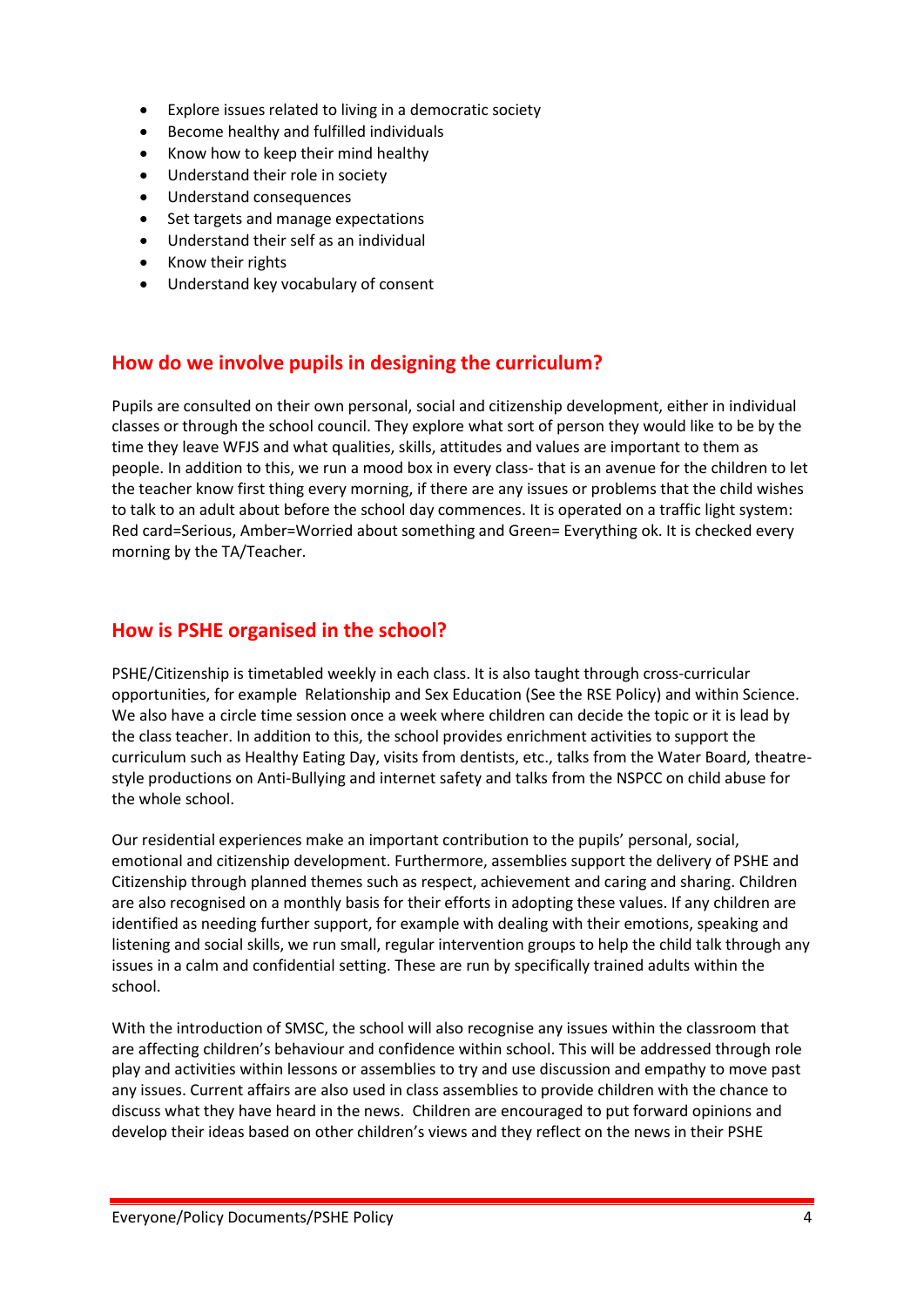books. This can influence PSHE lessons like the General Election allowed for a Mock Election in Year Six.

#### <span id="page-4-0"></span>**Where can I see the specific content of the school's PSHE programme?**

Here at Wallace Fields Junior School, we teach a broad range of topics that come under the banner of PSHE. These include: caring for our environment; identifying risk in given situations; stranger danger and stereotyping; respect for others; British law and how we also make rules; sun safety and people in our community. Relationships and Sex Education (statutory strands of PSHE) are outlined in the RSE policy.

#### <span id="page-4-1"></span>**How are parents to be involved?**

The school believes that it is important to have the support of parents and the wider community for the PSHE curriculum. Parents are given the opportunity to find out about and discuss the school's programme through:

- Parent awareness sessions e.g. Relationships and Sex Education resource preview and discussions and e-safety meetings.
- RSE consultation period of 2020
- Parents' evenings
- Involvement in policy development
- Informed about curriculum changes and development
- Information leaflets/displays around school

#### <span id="page-4-2"></span>**Are visiting external contributors involved in the curriculum?**

External Contributors from the community, e.g. health promotion specialists, school/family planning nurses, community police and fire officers, make a valuable contribution to the PSHE curriculum. Their input is carefully planned, discussed and monitored by the class teacher so as to fit into and complement the programme. Teachers are always present during these sessions and remain responsible for the delivery of curriculum.

#### <span id="page-4-3"></span>**How is PSHE taught and what materials are used?**

A variety of teaching and learning strategies are used to deliver PSHE/Citizenship which take into account pupils' age, development, understanding and needs. Pupils work in a safe, secure climate in order to explore their own and others' attitudes, values and skills. Effective PSHE/Citizenship lessons involve a high level of interaction where each pupil has planned opportunities for learning through:

- The development of a trusting relationship between the teacher and the pupils enabling the
- consideration of sensitive issues to take place
- Collaborative work
- Opportunities for reflection
- Challenge within a safe environment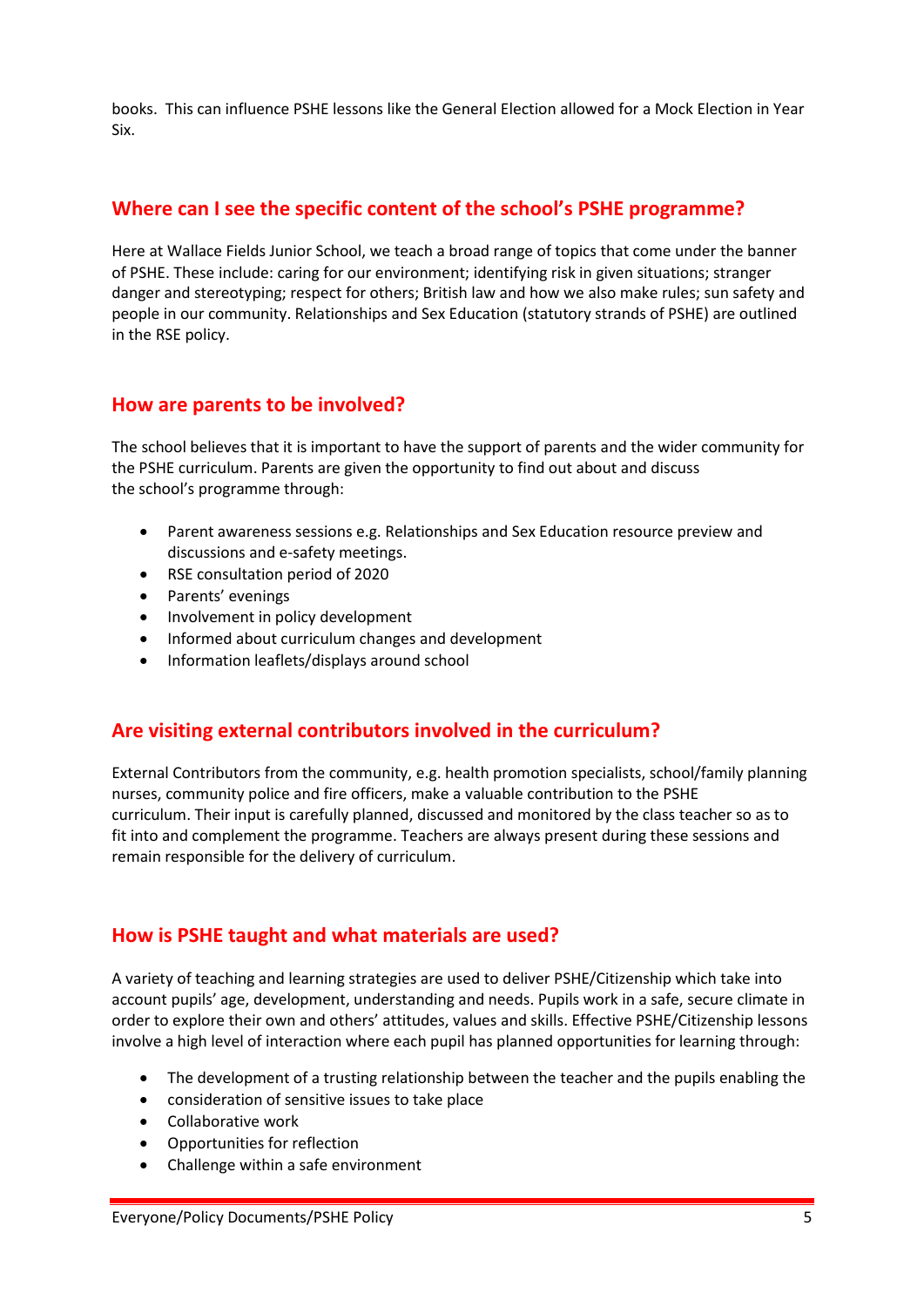- Respect for each genuinely made contribution
- Negotiation
- Accommodating new information and skills
- Building on current experience and using first-hand learning to achieve positive ends

The school follows an adapted PSHE Association programme of study, but as PSHE is responsive, adapted and reactive to the needs and understanding of our school, we have a carefully planned PSHE curriculum map (See PSHE progression map), which outlines the content of our PSHE curriculum, which includes the statutory RSE strands. (To see the RSE strands separated, see the parent overview of the RSE curriculum).

The resources used though are from the PSHE association and the PSHE association approved resources from Twinkl Life.

#### <span id="page-5-0"></span>**How will the learning be monitored, evaluated and assessed?**

The PSHE co-ordinator will monitor delivery of the curriculum through observation and discussion with teaching staff to ensure consistent and coherent curriculum provision. Evaluation of the programme's effectiveness will be conducted on the basis of:

- Pupil and teacher evaluation of the content and learning processes
- Staff meetings to review and share experience

The children's learning is assessed through half termly Success Checkers, where children must demonstrate their understanding of certain topics. This allows teacher's to see how much the children have understood about key concepts. The statutory elements outlined in the RSE policy, are pre-assessed using a multiple choice quiz, or a mind map, or a picture and then reassessed at the ned to check progress and hold a second session if needed.

#### <span id="page-5-1"></span>**Links with other policies**

We recognise the clear link between PSHE and the following policies and staff are aware of the need to refer to these policies when appropriate:

- Relationships and Sex Education (the statutory strands of PSHE)
- Drug and Alcohol Education
- Teaching and Learning
- Equal Opportunities
- Child Protection
- SMSC policy
- Faith and Philosophy curriculum policy (RE)